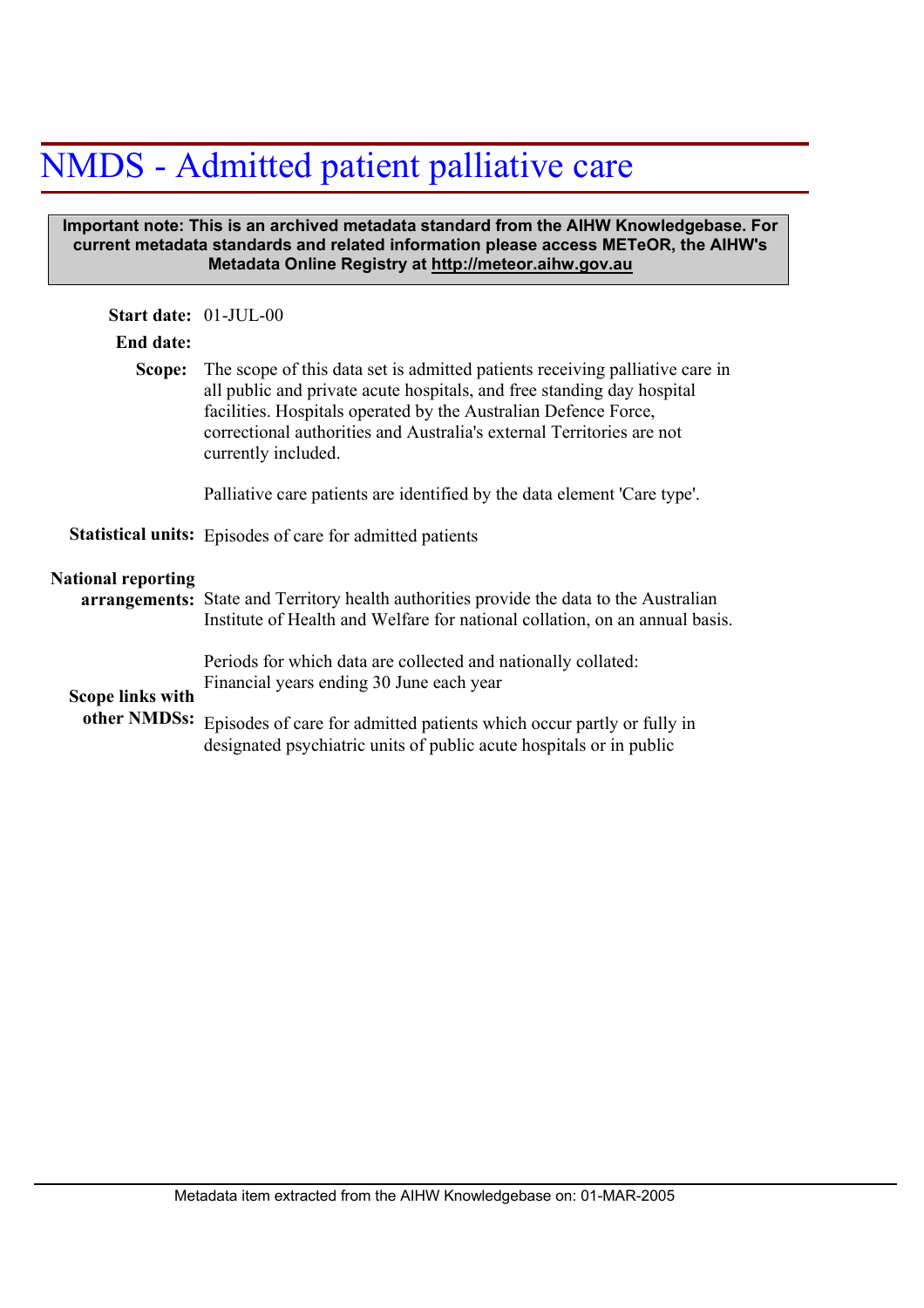|                  | psychiatric hospitals:<br>- Admitted patient care NMDS, version 2<br>- Admitted patient mental health care NMDS, version 2                |
|------------------|-------------------------------------------------------------------------------------------------------------------------------------------|
| Source           | <b>organisation:</b> National Health Information Management Group                                                                         |
| <b>Comments:</b> | Statistical units are entities from or about which statistics are co<br>in respect of which statistics are compiled tabulated or publishe |

Ilected or in respect of which statistics are compiled, tabulated or published. Number of days of hospital in the home care data will be collected from all States and Territories except Western Australia from 1 July 2001. Western Australia will begin to collect data from a later date.

## *Data elements linked to this Data set specification*

| <b>Name</b>                              | Data                | Reg.                             | ID     | <b>Ver</b>     | <b>Type</b>                | <b>Current</b> |
|------------------------------------------|---------------------|----------------------------------|--------|----------------|----------------------------|----------------|
| <b>Additional diagnosis</b>              | <b>NHDD</b>         | <b>NHIMG</b>                     | 000005 | 5              | Data<br>Element            | Current        |
| Admission                                | <b>NHDD</b>         | <b>NHIMG</b>                     | 000007 | 3              | Data<br>Element<br>Concept | Current        |
| Admitted patient                         | <b>NHDD</b>         | <b>NHIMG</b>                     | 000011 | $\overline{3}$ | Data<br>Element<br>Concept | Current        |
| Area of usual residence                  | <b>NHDD</b>         | NHIMG 000016                     |        | $\overline{3}$ | Data<br>Element            | Current        |
| Australian State/Territory<br>identifier | Int.<br><b>NHDD</b> | <b>NCSIMG</b><br>NCSDD & & NHIMG | 002025 | $\overline{4}$ | Data<br>Element            | Current        |
| Care type                                | <b>NHDD</b>         | <b>NHIMG</b>                     | 000168 | $\overline{4}$ | Data<br>Element            | Current        |
| Country of birth                         | Int.<br><b>NHDD</b> | <b>NCSIMG</b><br>NCSDD & & NHIMG | 002004 | $\overline{4}$ | Data<br>Element            | Current        |
| Date of birth                            | Int.<br><b>NHDD</b> | <b>NCSIMG</b><br>NCSDD & & NHIMG | 002005 | 5              | Data<br>Element            | Current        |
| Diagnosis                                | <b>NHDD</b>         | <b>NHIMG</b>                     | 000398 | $\overline{2}$ | Data<br>Element<br>Concept | Current        |
| Establishment identifier                 | <b>NHDD</b>         | <b>NHIMG</b>                     | 000050 | $\overline{4}$ | Derived<br>Data<br>Element | Current        |
| Establishment number                     | <b>NHDD</b>         | <b>NHIMG</b>                     | 000377 | 4              | Data<br>Element            | Current        |